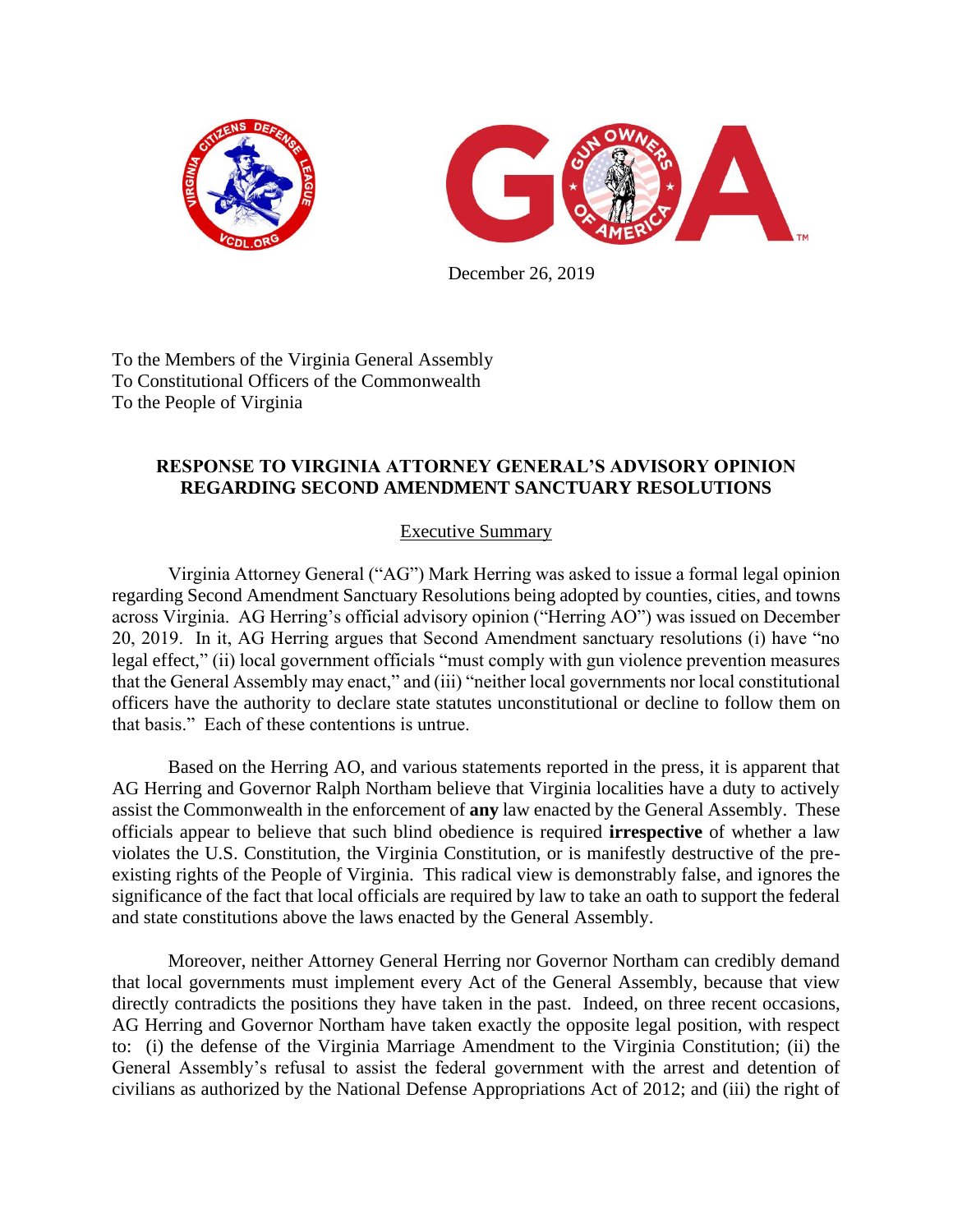localities in Virginia to become sanctuary cities with respect to the enforcement of federal immigration laws.

Finally, the assertion that lesser magistrates owe slavish obedience to abusive higher authorities was never the view of the Founding Fathers, particularly those from the Commonwealth of Virginia. Had the English barons embraced this view, there might never have been a confrontation with King John at Runnymede, leading to the protections provided by Magna Carta. Had our nation's founders embraced this view, Virginia might still be a colony of England. Truly, this view is contrary to the most basic principles which underlay our form of government and is profoundly abusive of the pre-existing and inalienable rights of the People of Virginia.

### Introduction

On December 2, 2019, Delegate Jerrauld C. "Jay" Jones (D-89) [requested](https://www.virginiamercury.com/wp-content/uploads/2019/12/Jones.jpg) that Attorney General Mark Herring (D) issue a formal opinion under Code of Virginia § 2.2-505, addressing Second Amendment Sanctuary Resolutions. At the time of his request, such resolutions had been passed by "more than twenty localities across the Commonwealth."<sup>1</sup> Since then, the movement has spread across the Commonwealth with remarkable speed, and as of the date of this letter, 114 counties, cities, and towns have adopted Second Amendment Sanctuary Resolutions, with more still expected to add to this list. Sheriffs have joined in this effort as well. $^2$ 

Second Amendment Sanctuary Resolutions are being passed by localities in response to promises made by Governor Ralph Northam (D) and others to use the 2020 session of the Virginia General Assembly to enact into law a cornucopia of the nation's most extreme anti-gun bills. The Governor's threat to enact radical gun control must be taken seriously, as complete one-party control of the General Assembly will occur on January 8, 2020, and the offices of the Governor, Lieutenant Governor (Justin Fairfax (D)), and Attorney General all will be filled by persons of the same political party, and sharing the same anti-gun sentiments.

In response to Delegate Jones' request, AG Herring's office issued a [media statement](https://wtkr.com/2019/12/04/no-laws-have-passed-but-virginia-communities-keep-declaring-themselves-second-amendment-sanctuaries) on December 6, 2019, stating that the Second Amendment Sanctuary Resolutions appear to be "just symbolic." In another **newspaper article**, on December 9, 2019, AG Herring was quoted as

<sup>&</sup>lt;sup>1</sup> Delegate Jones' request characterized the litany of anti-gun bills that have been prefiled in Richmond as dealing only with matters of "gun safety," and questions whether Second Amendment Sanctuary Resolutions will establish a precedent that would permit "communities to selectively ignore [firearms] laws at will," which could "undermine" the laws passed by the General Assembly. Several anti-gun bills that will be considered have been introduced in the House of Delegates and Senate. One particularly dangerous bill is SB 16 introduced by Senator Richard Saslaw (D-35).

<sup>&</sup>lt;sup>2</sup> On December 5, 2019, Delegate Lee J. Carter (D-50) pre-filed  $H\to 67$ , seeking to remove law enforcement personnel from office who decline to enforce firearms laws, regardless of their constitutionality.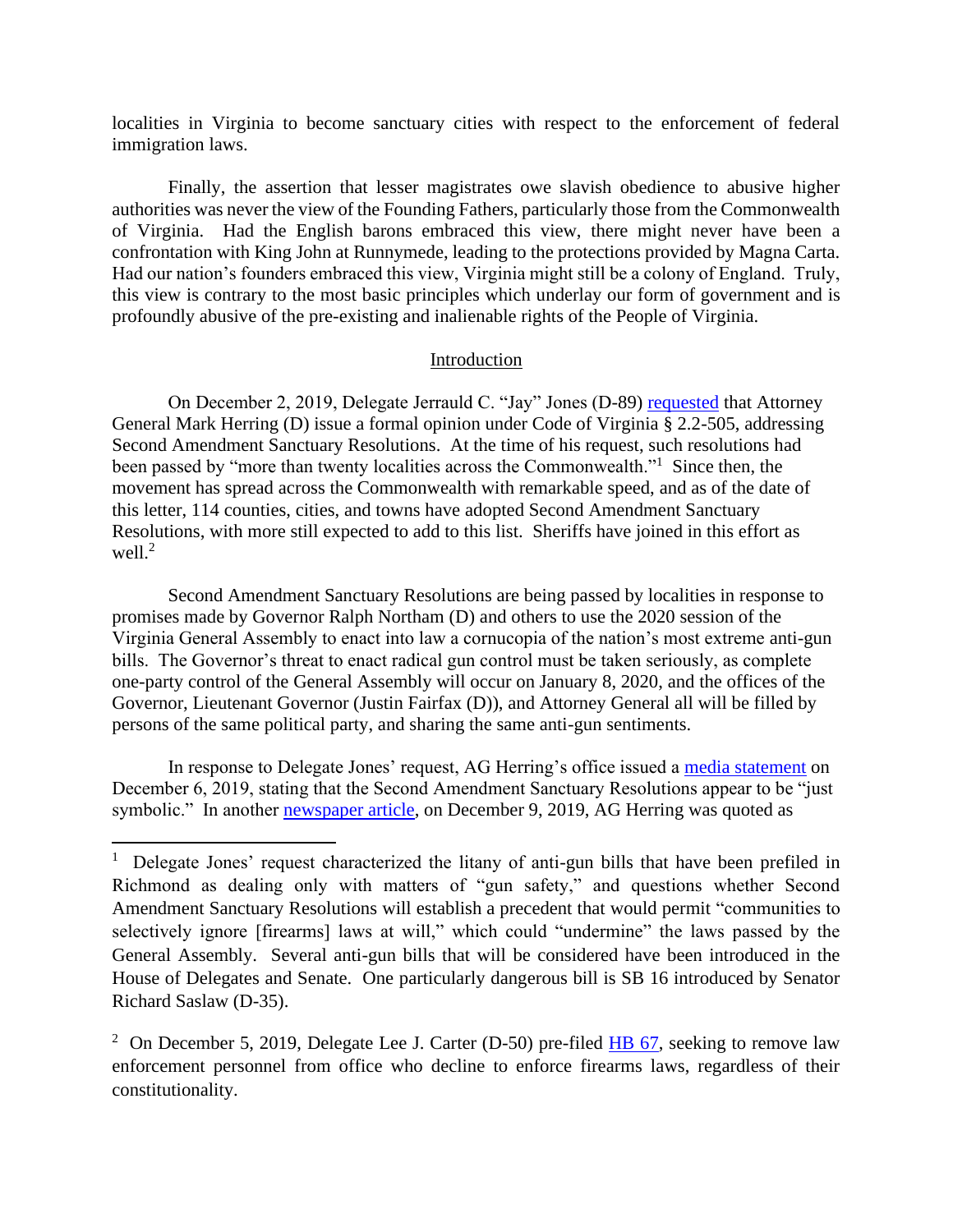saying that "Second Amendment sanctuary" resolutions will have "no legal effect whatsoever." On December 11, 2019, [it was reported](https://www.13newsnow.com/article/news/politics/governor-northam-on-second-amendment-sanctuaries/291-da6727bc-30ff-43c8-8a4b-60) that Governor Northam stated that localities "can continue to have their meetings. They can continue to make sanctuary counties," but they will not stop the Governor from pursuing anti-gun legislation. Now, AG Herring has issued his Advisory Opinion, formalizing that view.

The legal claims in AG Herring's AO are invalid, and on the contrary, there are established precedents for non-cooperation efforts such as Second Amendment Sanctuary Resolutions. In fact, both AG Herring and Governor Northam participated in establishing and reinforcing those precedents.

### Analysis

## **I. Second Amendment Sanctuary Resolutions Have Significant "Legal Effect."**

It is certainly true, as the Herring AO notes, that Second Amendment Sanctuary Resolutions generally assert only the "intent" of Virginia's counties, rather than making concrete directives to address a future situation which is not yet known. And, as the AO points out, it is certainly true that the "measures that the General Assembly may enact," and the scope of resistance to those measures, is "entirely speculative." But those facts hardly lead to the Attorney General's conclusion that Second Amendment Sanctuary Resolutions have "no legal effect."

On the contrary, events in the Commonwealth are still at the stage whereby law-abiding Virginians are sincerely petitioning their state government officials not to enact unauthorized, unconstitutional laws. The Second Amendment Sanctuary Resolutions, passed in November and December of 2019, are not unlike the petitions of an earlier time, when both the citizens of Virginia and their elected officials implored their Royal Governor, King George, and Parliament to hear their petitions and grant them relief. In this sense, the Second Amendment Sanctuary Resolutions should be considered an exercise of the ancient right to petition government for redress of grievances. They can be understood as a supplication to the Commonwealth's rulers not to abuse their power nor do the great evil that is being considered.

At the same time, however, these petitions and supplications are not being expressed as mere preferences, but as Constitutional necessities. The vast majority of Virginia localities have made it clear that any attempt by the General Assembly to forcibly disarm Virginians, to register their weapons (in preparation for their eventual later forcible seizure), or otherwise to turn lawabiding Virginians into felons, would be *ultra vires* acts, void, and thus not law at all. *See* Federalist No. 78.

These concerted actions by the Commonwealth's counties, cities, and towns are highly unusual and of great significance. Sadly, the Attorney General's letter wholly ignores the fact that the Second Amendment Sanctuary Resolutions are crafted as an appeal to the government. The resolutions do not indicate any desire to provoke a fight (legal or otherwise) with the ruling government in Richmond. Rather, the resolutions indicate a most sincere desire to avoid conflict with the General Assembly, the Governor, the Lieutenant Governor, and the Attorney General.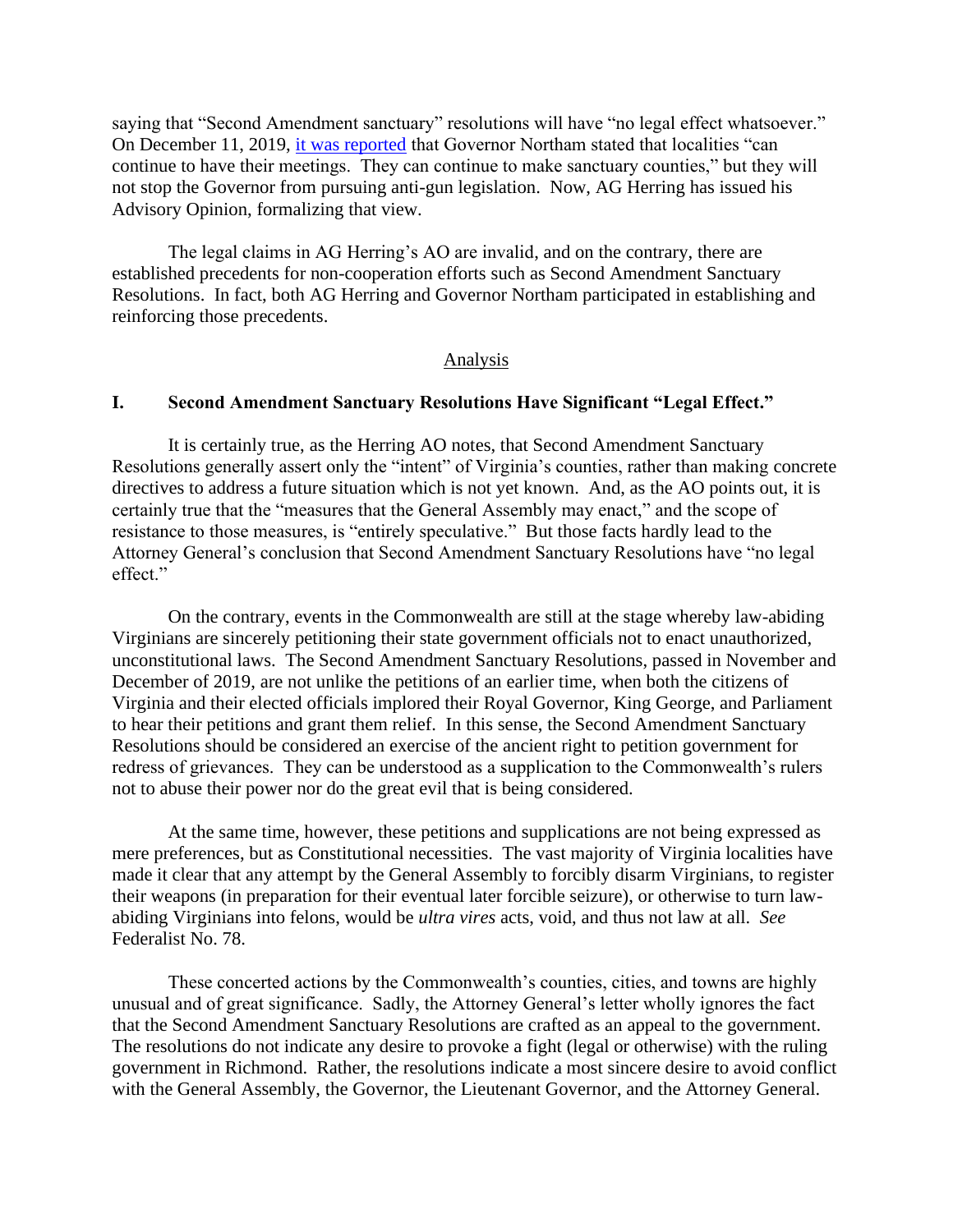However, Second Amendment Sanctuary Resolutions announce that, should the government in Richmond act lawlessly, then local officials and the People they represent will not cooperate and may take steps to actively resist.<sup>3</sup>

Indeed, the degree to which these localities may find it necessary to withhold compliance, or even actively to resist legislation, is entirely in the hands of the General Assembly and the Governor. The Attorney General was profoundly wrong in his attempt to minimize and demean this historic effort, asserting it as being of no "legal effect."

## **II. No Constitutional or Statutory Provision Requires Compliance with an Unconstitutional State Law.**

The Herring AO conflates several constitutional principles to arrive at the desired result. First, the AO notes that the General Assembly has the power to create (and uncreate) counties, and to designate the scope of their powers. From that, the AO reaches the far broader conclusion that "**all local authority** is subject to the control of the General Assembly." *Id.* at 2 (emphasis added). That is a *non sequitur*. On the contrary, there are certain constitutional requirements, such as the form of county government, with which the General Assembly cannot dispense. Article VII, Sections 4 and 5 establish county boards and county sheriffs as elected **constitutional** offices, and thus beholden to the People — not to Richmond. Indeed, Article I, Section 2 notes that "power is vested in, and consequently derived from, the people, that magistrates are their trustees and servants, and at all times amenable to them." In other words, through the enactment of Second Amendment Sanctuary Resolutions, county boards, and sheriffs, are acting "subject to the control" of the People as expressed in the Constitution, not the General Assembly. Likewise, Article I, Section 7 explains that "all power of ... the execution of laws, by any authority, without consent of the representatives of the people, is injurious to their rights, and ought not to be exercised." It is to protect the People's rights that Second Amendment Sanctuary Resolutions have been adopted by county boards, acting to protect the People who consented to be governed under a Constitution which contains limits on the powers of the General Assembly and the Governor.

Second, the Herring AO conflates the text of Virginia Code Section 1-248, that "the Constitution and laws of the United States and of the Commonwealth shall be supreme," with the concept of "supremacy of state **law** over local ordinances and policies" and the idea that "local authority is subordinate to state **law**." *Id.* at 2. The Herring AO asserts that "when a statute and an ordinance conflict, the statute must prevail." *Id.* at 3. But what happens when a statute and the Constitution conflict? Indeed, Virginia Code Section 1-248 contemplates supremacy in a situation where a statute is in harmony with constitutional provisions. Here, where the General Assembly is considering passing a litany of unconstitutional gun control laws, state law would come into conflict with the Virginia and U.S. Constitutions. In such a case, county boards owe no obeisance to an unconstitutional state statute, but rather to the higher law of the Virginia and

 $3$  Looking at a map of Virginia, it becomes clear that only a few, geographically small, yet heavily populated, jurisdictions have declined to stand up against the current threats to the Virginia and United States Constitutions.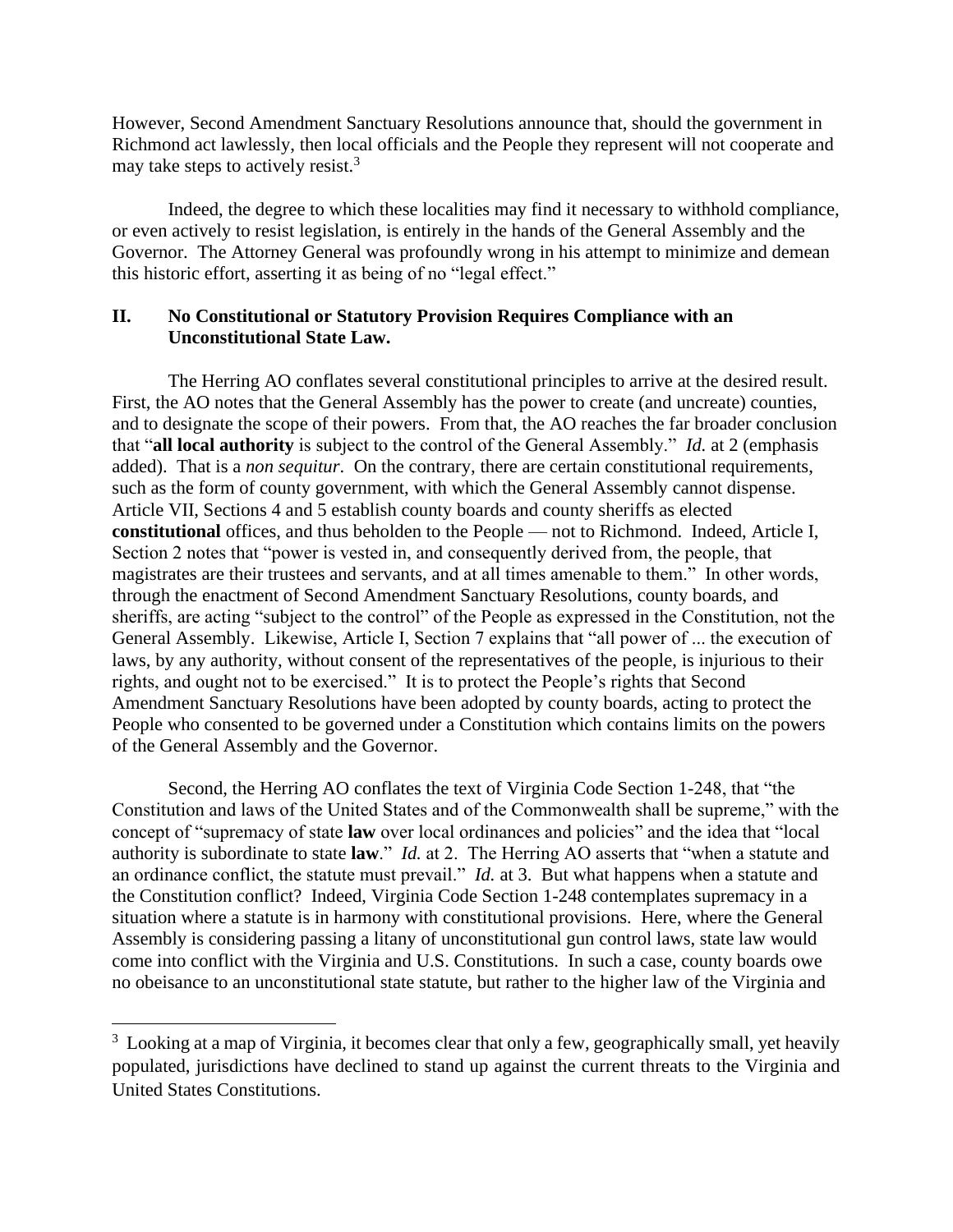United States Constitutions, and to the People — the authorities from which these officials derive their power. The offending laws are a nullity — void — as if they were never enacted.

Finally, the Herring AO asserts that all laws enacted by the General Assembly must be complied with "unless and until those laws are repealed by the legislature or invalidated by the judiciary." *Id.* at 4. Thus, the Herring AO adopts the Doctrine of Judicial Supremacy: that the courts are the only branch of government which has a duty to interpret and apply the Constitution. If that were true, there would be no reason for all office holders to swear an oath to the Constitution — just a duty to obey the view of the courts. Indeed, this has never been the law of the land, in Virginia or the United States. Rather, as St. George Tucker observed, even after a constitution has been ratified by the people, the people retain "the censorial power [which] may be immediately exercised upon their representative or agent who forgets his responsibility...." St. George Tucker, View of the Constitution of the United States 48 (Liberty Fund: 1999). It simply is not, nor has it ever been, the case that a constitution means whatever a current majority of judges decide it should mean. As Blackstone put it, "the law, and the opinion of the judge are not always convertible terms, or one and the same thing; since it sometimes may happen that the judge may mistake the law." 1 W. Blackstone, Commentaries on the Laws of England at 71 (Univ. of Chi. facsimile ed. 1765).

## **III. AG Herring and Governor Northam Have Established the Principle that It Is the Duty of All Elected Officials to Defend the U.S. and Virginia Constitutions.**

## **A. AG Herring and Governor Northam Affirmed for Virginia the Precedent of Non-Enforcement of Laws with Which They Disagree.**

Paradoxically, one of the most recent Virginia precedents for elected officials declining to enforce provisions of state law was established by AG Herring himself, immediately after being inaugurated as Attorney General in 2014.<sup>4</sup> Indeed, AG Herring not only refused to enforce a statute, he refused to enforce the Constitution of Virginia itself. AG Herring then went even further, attacking and helping undermine state constitutional provisions and statutes that he believed to be unconstitutional, based on his personal view that the U.S. Constitution superceded the Virginia Constitution, even though his opinion was wholly unsupported by any decision of the U.S. Supreme Court as of that time. If AG Herring truly believed the claim in his AO, that state officials must defend and enforce the law until a court declares it invalid, he would not have acted in this way.

On November 7, 2006, the People of the Commonwealth of Virginia ratified their State Constitution by adopting the "Virginia Marriage Amendment" with over 57 percent of the vote. In order to become part of the Virginia Constitution, as Article I, Section 15, it was necessary

<sup>&</sup>lt;sup>4</sup> As a condition of entering into office, AG Herring took the oath prescribed in [section 49.1](https://law.lis.virginia.gov/vacode/title49/chapter1/section49-1/) of the Code of Virginia: "I do solemnly swear (or affirm) that I will support the Constitution of the United States, and the Constitution of the Commonwealth of Virginia, and that I will faithfully and impartially discharge all the duties incumbent upon me as [Attorney General] according to the best of my ability, (so help me God)."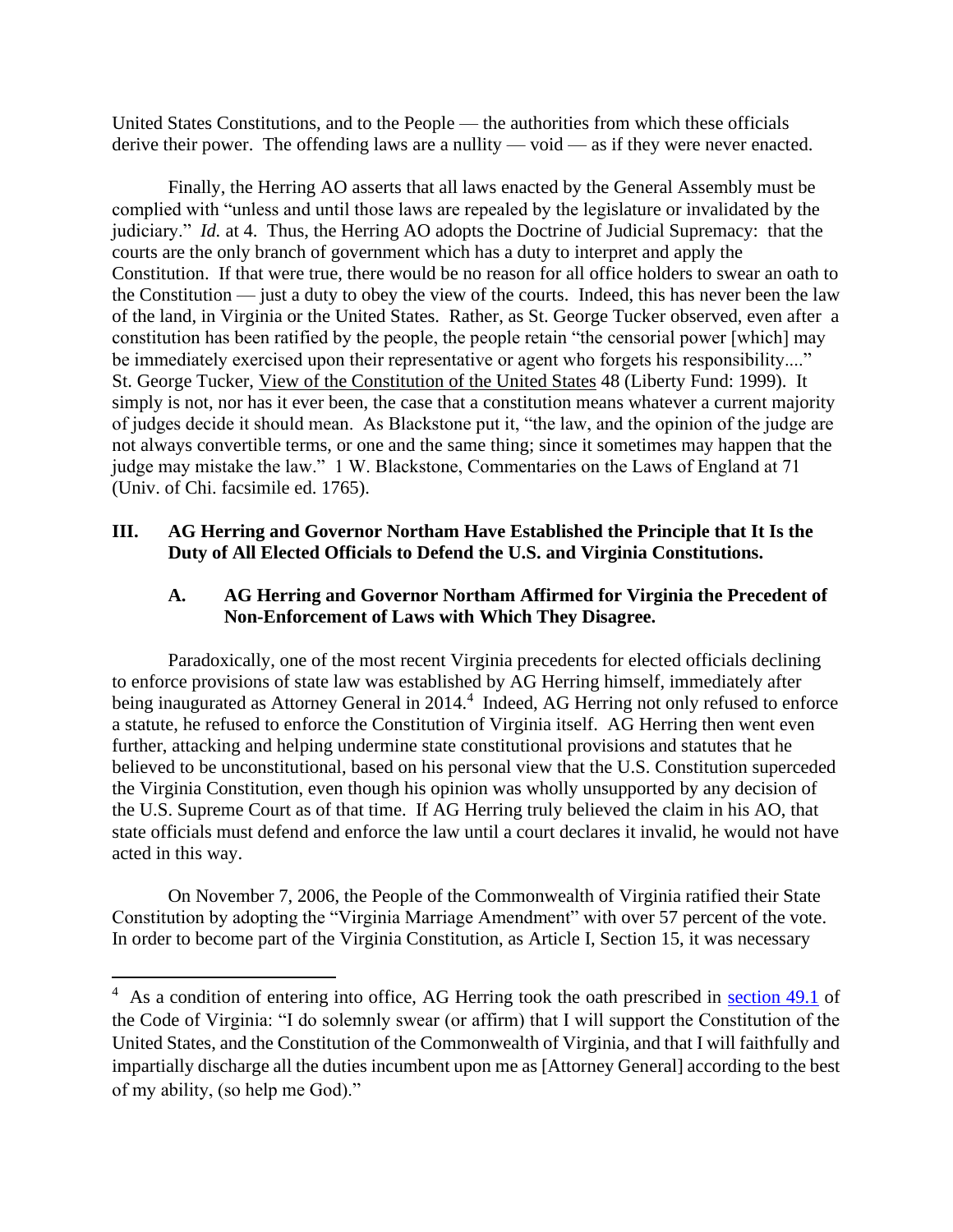that the Amendment was passed by two different sessions of the General Assembly, separated by a general election.<sup>5</sup> The amendment declared, *inter alia*, that "[o]nly a union between one man and one woman may be a marriage valid in or recognized by this Commonwealth and its political subdivisions."

On July 18, 2013, the Virginia Marriage Amendment was challenged in a case filed in the U.S. District Court for the Eastern District of Virginia (Norfolk Div.) known as Bostic v. Rainey, 970 F.Supp.2d 456 (E.D. Va. 2014). The case was defended by then-Attorney General of Virginia Ken Cuccinelli (R). After a hotly contested election which required a recount, AG Herring was sworn into office, succeeding Ken Cuccinelli, on January 11, 2014.

On January 23, 2014, on no authority but his own, AG Herring filed a ["Notice of Change](https://oag.state.va.us/files/Notice_of_Change_in_Position_by_Rainey_and_Memorandum_in_Support_(Bostic_v_Rainey_1-23-2014).pdf)  [of Position"](https://oag.state.va.us/files/Notice_of_Change_in_Position_by_Rainey_and_Memorandum_in_Support_(Bostic_v_Rainey_1-23-2014).pdf) with the district court, based on his personal decision to refuse to defend the Constitutional Amendment voted by the People of Virginia. AG Herring declared that, irrespective of the action of the People in amending their Constitution, that as "an exercise of" his "**independent judgment**," he had concluded that when a provision of the Virginia Constitution or Statute "violates the federal constitution, he is *not* **duty bound to defend it**." (Emphasis added.)

In an interview with [NPR,](https://www.npr.org/sections/thetwo-way/2014/01/23/265050444/virginias-new-attorney-general-will-not-defend-gay-marriage-ban) reported January 23, 2014, AG Herring asserted: "As attorney general, **I cannot and will not defend laws that violate Virginians' rights**." (Emphasis added.) He added that "his job is to defend laws that are constitutional. This one, he said, isn't." As AG Herring put it in a January 23, 2014 opinion article in [USAToday:](https://www.usatoday.com/story/opinion/2014/01/23/mark-herring-same-sex-marriage-virginia/4802895/)

An attorney general who **concludes** that a law is unconstitutional is **duty bound not to defend it**. There are those who argue that attorneys general should operate on automatic pilot, **defending laws regardless of their constitutional merit**. An uncritical allegiance to that notion is not only wrong, it allows the critic in this instance to mask his opposition to marriage equality. [Emphasis added.]

In support of his assertion of the authority not to enforce a law thought to be unconstitutional, AG Herring relied on a position taken by Justice Scalia, stating that "the President's powers to resist legislative encroachment by Congress include the power to 'disregard them when they are unconstitutional.' Freytag v. Commissioner, 501 U.S. 868, 906 (1991) (Scalia, J. concurring in part)." AG Herring also relied on an *amicus curiae* brief filed in the U.S. Supreme Court in Astroline Communications Co. v. Shurberg (Mar. 6, 1990), by then-Acting Solicitor General John A. Roberts (now Chief Justice of the United States), refusing to defend a federal statute in court and expressing, as AG Herring put it, "the view of the United States that the [federal] statute in question was unconstitutional." Notice at 4.<sup>6</sup>

<sup>&</sup>lt;sup>5</sup> AG Herring, then a State Senator, voted for the Virginia Marriage Amendment in 2006 that he refused to defend in 2014.

<sup>&</sup>lt;sup>6</sup> Less than a month after AG Herring made his filing opposing the Virginia Constitution and statutes, on February 13, 2014, district court Judge Arenda L. Wright Allen embraced his position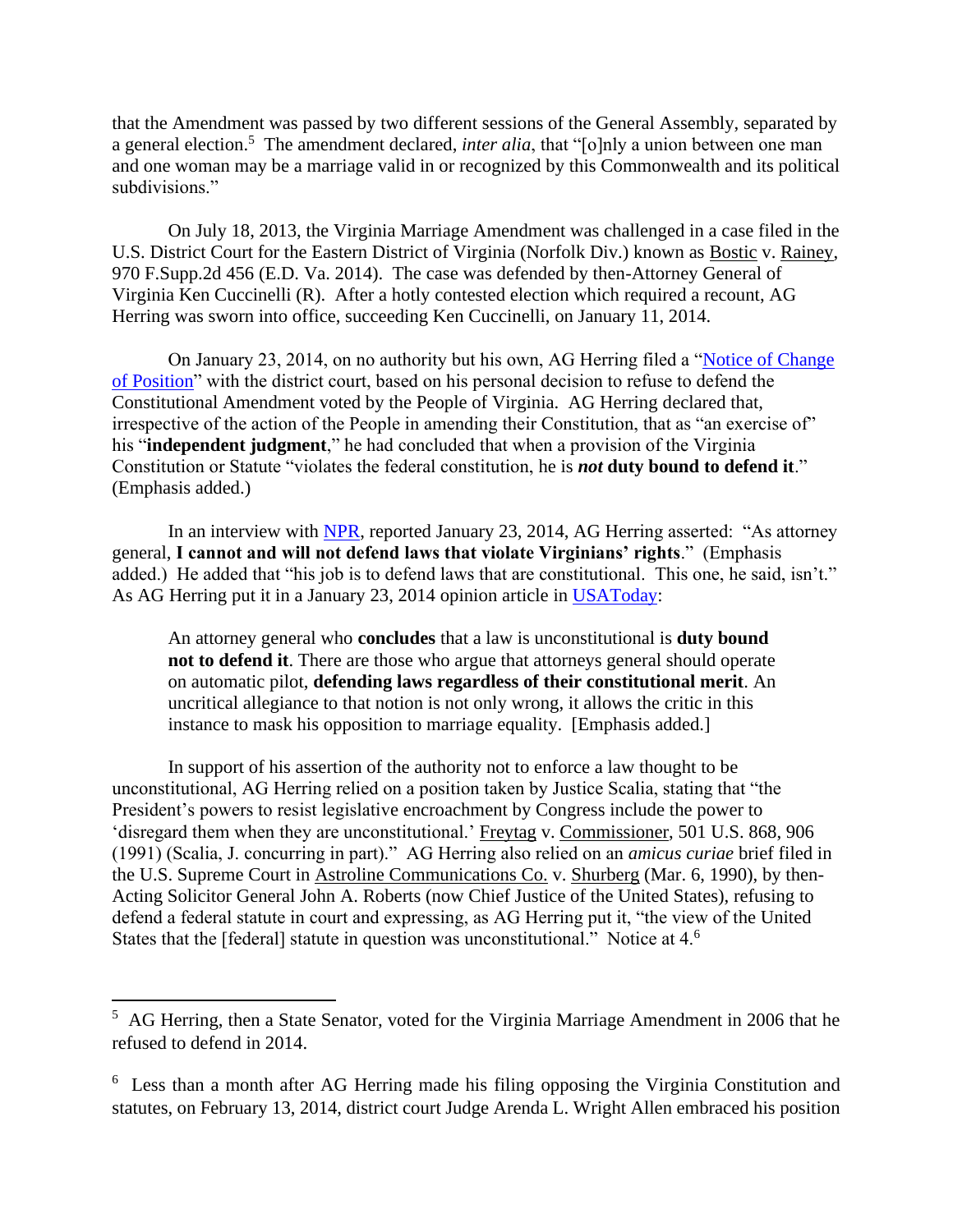In conclusion, AG Herring's actions, supported by Governor Northam, with regard to the Virginia Marriage Amendment, establish the following precedents for Virginia:

*First, an elected official who reaches the "independent judgment" that a state statute is in violation of the U.S. Constitution is at liberty to decline to enforce that statute.* 

This principle is at the very core of the Second Amendment Sanctuary Resolutions.

*Second, an elected official has the power to take affirmative steps to block enforcement of an unconstitutional statute.*

By these actions and the precedents they establish, AG Herring and Governor Northam have completely undermined their recently expressed opinions that Second Amendment Sanctuary Resolutions are not authorized.

# **B. The Virginia General Assembly Has Established the Precedent of Governmental Non-Cooperation with the Unconstitutional Laws of a Superior Governmental Authority.**

On New Year's Eve in 2011, President Obama signed the National Defense Authorization Act of 2012 ("NDAA"). Sections 1021 and 1022 of the NDAA allow the military the power to undertake an indefinite detention of anyone the federal government declares to be an enemy, including civilians not under the authority of the Department of Defense. These powers apply even if the person is a U.S. citizen, allowing him to be held without charges, without access to counsel, and without trial.

Immediately after the public became aware of the NDAA law, there were efforts across the country to resist this unlawful suspension of the right of *habeas corpus* and other constitutional violations. Opposition arose to this unjust, immoral, and unconstitutional law came from across the political spectrum, even among Democrats who, even though perhaps trusting President Obama with such powers, understood that a future administration could use it against its political opponents.

Thus, with broad bipartisan support, and only one dissenting vote in the Senate and seven dissenting votes in the House, Virginia enacted [HB 1160 in 2012,](http://lis.virginia.gov/cgi-bin/legp604.exe?ses=121&typ=bil&val=HB1160&Submit2=Go) prohibiting Virginia from assisting the federal government in the unlawful detention of U.S. citizens pursuant to the NDAA. With a narrow exception designed to exclude information sharing through joint task forces, the law stated:

and enjoined the Commonwealth from enforcing the provisions of the Virginia Constitution and Virginia Code.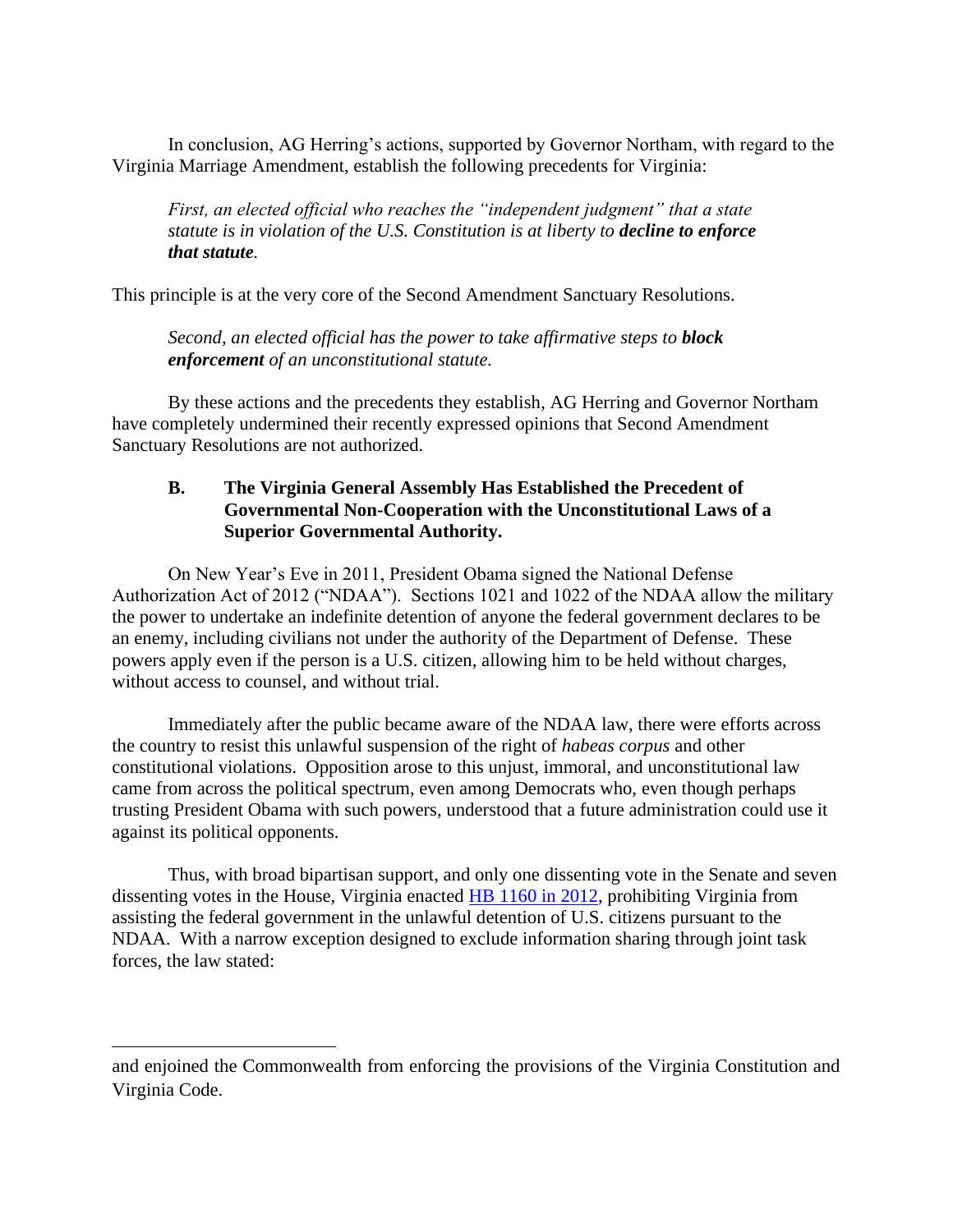**no agency of the Commonwealth [including any] political subdivision** of the Commonwealth ... [or] employee of either acting in his official capacity, or member of the Virginia National Guard or Virginia Defense Force, when such a member is serving in the Virginia National Guard or the Virginia Defense Force on official state duty, **shall knowingly aid an agency of the armed forces** of the United States **in the detention of any citizen** pursuant to 50 U.S.C. § 1541 as provided by the National Defense Authorization Act for Fiscal Year 2012 (P.L. 112-81, § 1021) if such aid would knowingly place any state agency, political subdivision, employee of such state agency or political subdivision, or aforementioned member of the Virginia National Guard or the Virginia Defense Force in violation of the United States Constitution, the Constitution of Virginia, any provision of the Code of Virginia, any act of the General Assembly, or any regulation of the Virginia Administrative Code. [Emphasis added.]

Notable among the legislators voting for HB 1160 were both Attorney General Herring and Governor Northam, on February 28, 2012 and again on April 18, 2012.

Thus, through HB 1160, the Virginia General Assembly established the principle that:

*A subordinate level of government has the authority and, indeed, the responsibility, to refuse to cooperate with a higher level of government when the higher government enacts a law which violates the Constitution of the United States.*

This same principle of Non-Cooperation applies when local governments are faced with unconstitutional statutes enacted by the General Assembly.

# **C. On Three Occasions, Governor Northam Opposed an Effort by the General Assembly to Ban Immigration Sanctuary Cities.**

On March 9, 2018, the General Assembly passed a bill introduced by then-Delegate, now-Congressman, Ben Cline, **HB** 1257, which would have added a one sentence provision to the Code of Virginia:

No locality shall adopt any ordinance, procedure, or policy that restricts the enforcement of federal immigration laws.

On April 9, 2018, Governor Northam vetoed this bill. A story published on April 9, 2018 in the [Washington Post](http://lis.virginia.gov/cgi-bin/legp604.exe?181+sum+HB1257) stated that Delegate Cline had explained that his bill would only "ban localities from interfering [with] federal immigration actions, not press them into service." However, Governor Northam explained that preventing localities from declaring themselves immigration sanctuaries would send "a chilling message to the communities across Virginia that could have negative impacts on public safety." Governor Northam called the measure "unnecessary and divisive." The House attempted to override the Governor's veto, but it failed on a vote of 51-48.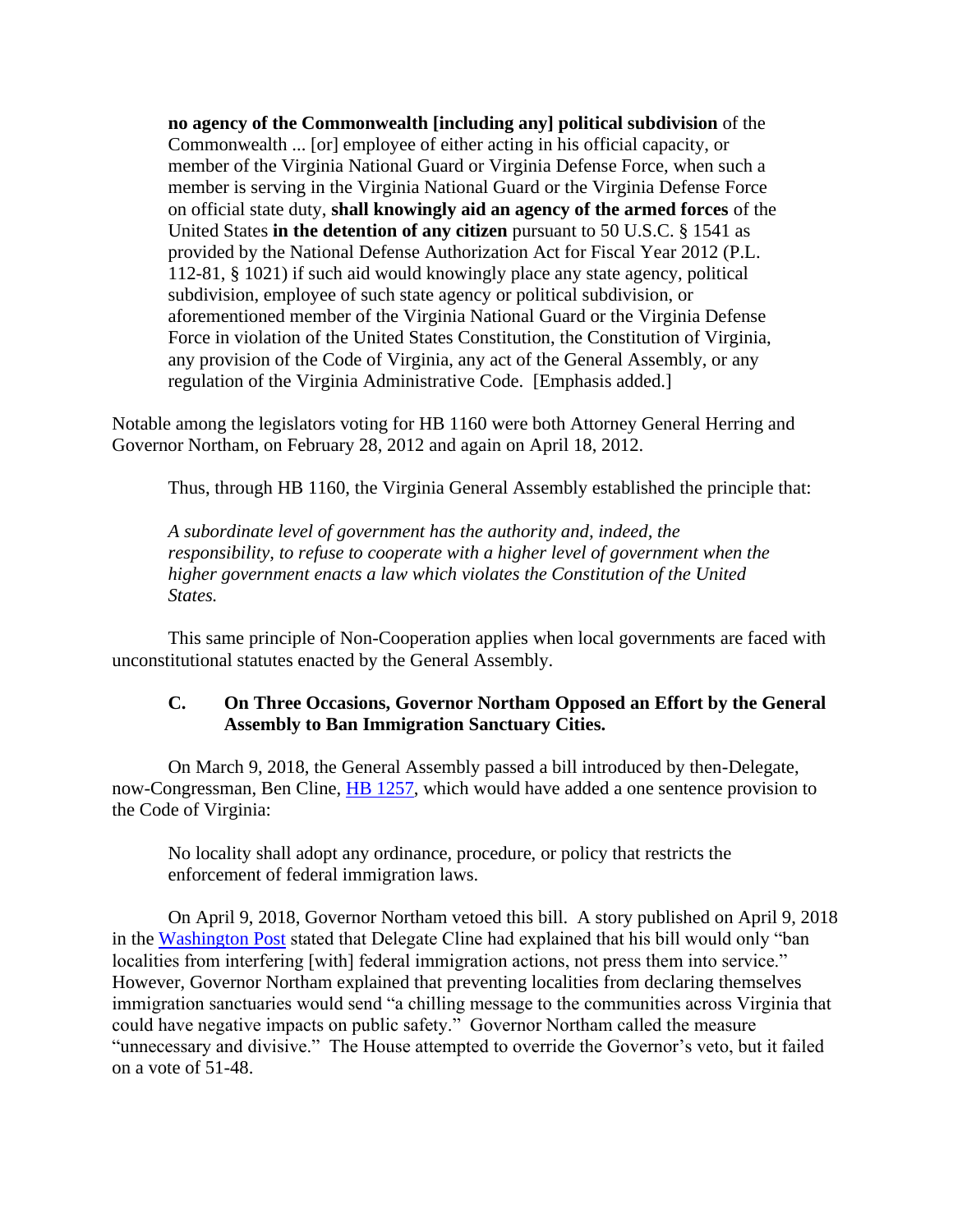On February 23, 2019, the General Assembly passed a bill introduced by Senator Dick Black, [SB 1156,](http://lis.virginia.gov/cgi-bin/legp604.exe?191+sum+SB1156) which had the same wording as the HB 1257. This bill too was vetoed by Governor Northam, who explained to the [Richmond Times Dispatch](https://www.richmond.com/news/local/government-politics/northam-vetoes-sanctuary-cities-bill/article_a0594c7e-b87f-5e4e-9eb8-fe) on March 19, 2019, "The safety of our communities requires that all people, whether they are documented or not, feel comfortable, supported and protected by our public safety agencies...." This story mentioned that, in 2017, Governor Northam had opposed legislation (HB 2000, introduced by Delegate Charles D. Poindexter) to restrict localities from becoming sanctuary localities, and the Governor [told voters](https://www.youtube.com/watch?time_continue=16&v=VI8lWf58eN4&feature=emb_logo) that he had voted against such a measure in order to break a tie while presiding over the Senate as lieutenant governor.

Thus, three times in three consecutive years (2017, 2018, and 2019), Governor Northam used his office to support the right of Virginia's localities to declare themselves sanctuary cities and counties, refusing to help with the enforcement of federal immigration laws, based on mere **policy** differences with those federal laws. These consistent and clear actions establish yet another powerful Virginia precedent supporting the right of localities to decline to enforce a state law that violates the express federal and state **constitutional** protections for firearms.

### **IV. The Virginia Founding Fathers Established the Principle that Certain Statutes were Unlawful and thus Void.**

Among the authorities cited by AG Herring in his Notice of Change of Position, when he refused to defend the Virginia Constitution's marriage amendment, were statements by certain of the Founding Fathers. Thus, it is useful to examine how the Founding Fathers viewed the enactment of laws which exceeded a government's power.

When the Federalist Party used its power in Congress to enact the Alien and Sedition Acts in 1798, it was Virginia's own Thomas Jefferson who anonymously drafted the [Kentucky](https://jeffersonpapers.princeton.edu/selected-documents/kentucky-resolutions-1798)  [Resolves,](https://jeffersonpapers.princeton.edu/selected-documents/kentucky-resolutions-1798) also known as the Kentucky Resolutions of 1798 (approximately October 4, 1798) which were adopted by the Kentucky legislature. The Jefferson draft begins:

Resolved that the several states composing the US. of America are **not united on the principle of unlimited submission** to their general government; but that, by a compact under the style  $\&$  title of a Constitution for the US. and of Amendments thereto, they constituted a general government for special purposes, delegated to that government certain definite powers, reserving, each state to itself, the residuary mass of right to their own self-government; and that **whensoever the general government assumes undelegated powers, it's acts are unauthoritative, void, & of no force.** [Emphasis added.]

Virginia's James Madison drafted a similar resolution, adopted by the Virginia General Assembly on December 24, 1798. The Virginia Resolution claimed that the states may "interpose" when the federal government acts unconstitutionally:

**in case of a deliberate, palpable, and dangerous exercise of other powers**, not granted by the said compact, the states, who are parties thereto, **have the right, and are in duty bound, to interpose, for arresting the progress of the evil, and**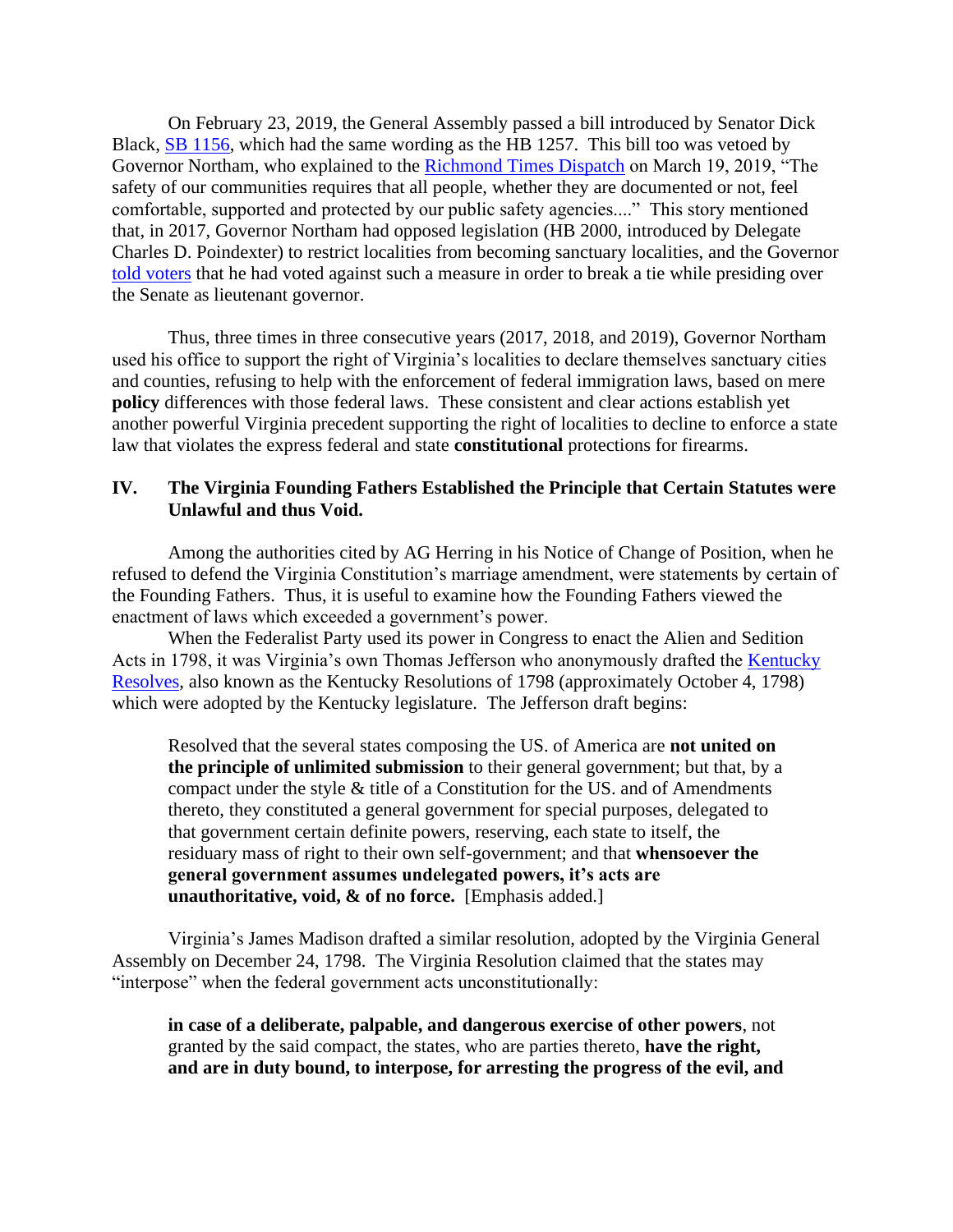# **for maintaining, within their respective limits, the authorities, rights and liberties, appertaining to them.** [Emphasis added.]

Thus, from the time of this nation's infancy, Virginians clearly envisioned the principle of resistance to abuses of power not unlike that which is taking place with the enactment of Virginia's Second Amendment Sanctuary Resolutions. When a higher government overreaches, it is the **duty** of the lesser governments to interpose themselves, to protect the People from the abusive power to give meaning to the protections of the U.S. and Virginia Constitutions.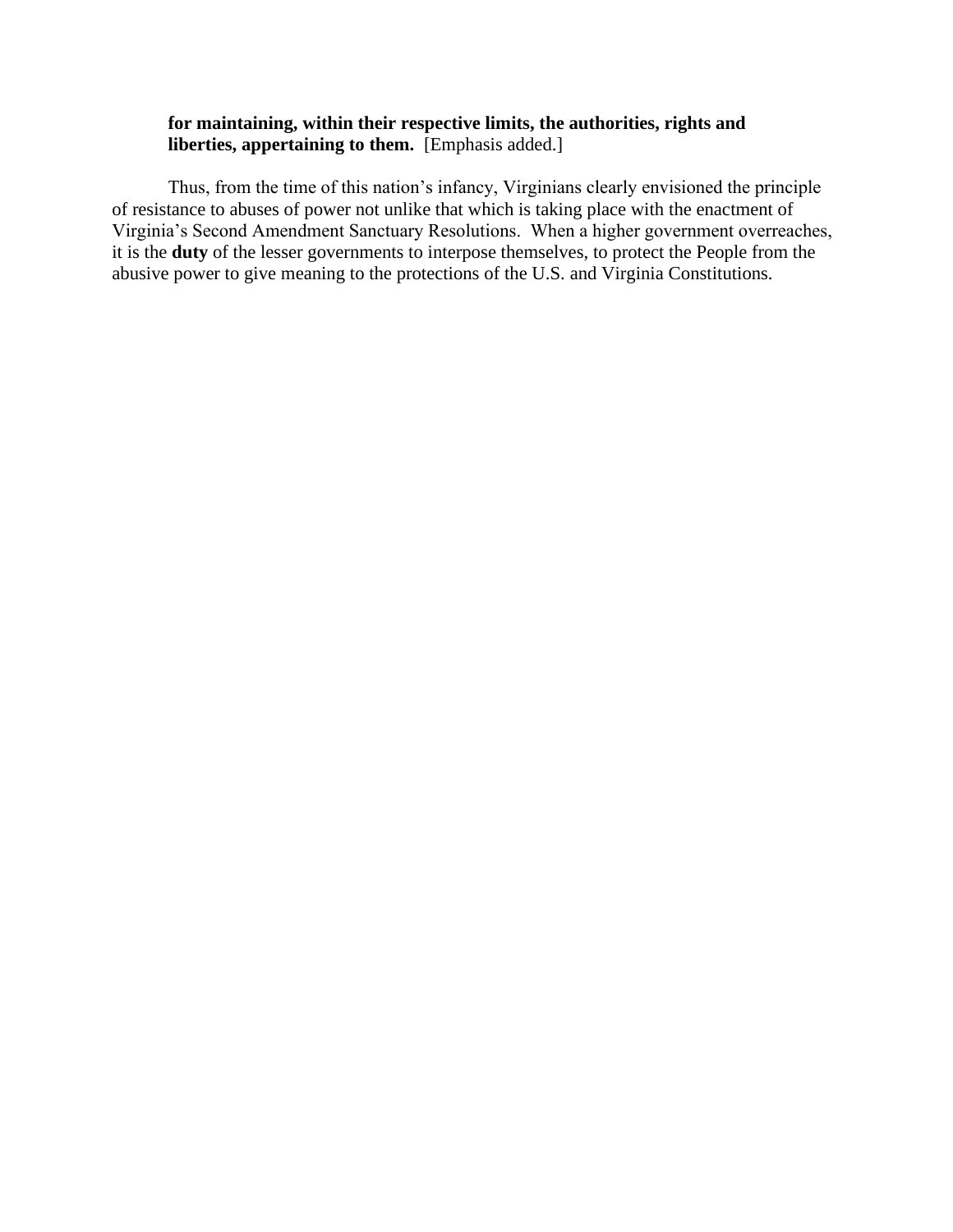#### Conclusion

Our Founding Fathers knew well the dangers of the unauthorized accumulation of, and abuse of, power. As students of history, they knew it had not been uncommon for those holding high civil office to abuse the power with which they were entrusted. When serious abuse occurs, the role of the People and those holding lower civil office is not simply to suffer that abuse without remedy. This principle, which is long established in Virginia, and recently affirmed with the assistance of AG Herring and Governor Northam, is now being relied upon and asserted by counties and cities with respect to proposed unconstitutional gun laws.

Resistance to illegal and unauthorized government acts is not new — it is an ancient doctrine, historically known as "The Doctrine of the Lesser Magistrate."<sup>7</sup> Under this doctrine, when a superior or higher civil authority makes an unjust, immoral, or unconstitutional law or decree, the lesser or lower ranking civil authority has both the right and the duty to refuse obedience to that superior authority. The act of the lesser or lower authority is deemed an act of "interposition" — using the term chosen by Madison — choosing to stand between the higher authority and the People, thereby protecting the People under its charge. If necessary, the lower authority may even actively resist the superior authority, since the higher authority is acting illegitimately and unconstitutionally, and without legal authority.

This doctrine is, in fact, foundational to our form of government. Indeed, the Declaration of Independence is a document of interposition, between the American colonists and a tyrannical King George III. Its signatories — the People's representatives — pledged to one another "our Lives, our Fortunes and our sacred Honor," believing that they most likely would be tried and executed for treason against the crown.

This ancient doctrine is reflected in the words of Roman Emperor Trajan to a subordinate: "Use this sword against my enemies, if I give righteous commands; but if I give unrighteous commands, use it against me." This doctrine equips the American People with a way to address the abuse of power by higher civil authorities (here, potentially, the Commonwealth of Virginia) — in a measured and peaceful manner — by making an appeal to and through lower civil authorities (here, the governing bodies and sheriffs of the localities of Virginia).

The application of the principles set out above to Second Amendment Sanctuary Resolutions is clear. The U.S. Constitution and the Virginia Constitution are the statements of the will of the People themselves, and the compacts from which the Virginia legislature draws its authority. Should the Virginia General Assembly, along with the Virginia Governor or Attorney General, enact and attempt to enforce a law which is prohibited by Second Amendment to the U.S. Constitution, or Article I, Section 13 of the Virginia Constitution, and the pre-existing,

<sup>&</sup>lt;sup>7</sup> This doctrine was the subject of an Election Sermon, given by Milwaukee, Wisconsin Pastor Matt Trewella, on January 4, 2015, in Helena, Montana, entitled ["The Duty of Lower Magistrates](https://lessermagistrate.com/montana-election-sermon/)  [in the Face of Tyranny.](https://lessermagistrate.com/montana-election-sermon/)" *See also* Matthew J. Trewhella, The Doctrine of the Lesser Magistrates (2013).